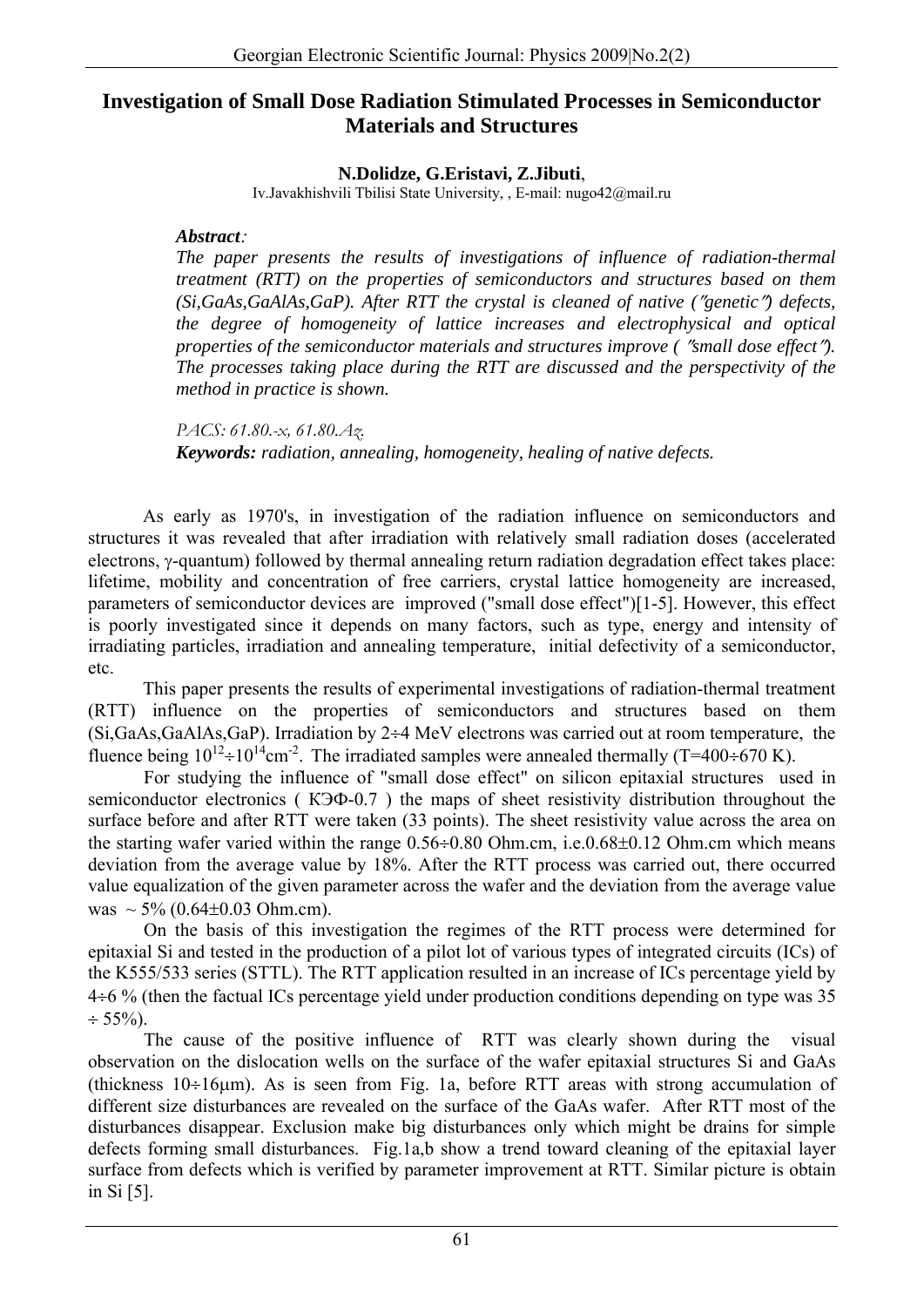The RTT influence on the parameters of light-emitting structures (LES) based on III-V semiconductor compounds (GaAlAs<Zn>, GaP<N> and GaP<N,Zn,O> - red, green and yellow, respectively) was also studied. The I-V characteristics (IVC), electroluminescent spectrum and luminous intensity at a given value of direct forward current (10mA) of light-emitting diodes {LED's} made of this structures have been measured before and after irradiation and after consequent annealing. Two groups of each chip type (20-25 diodes), the first with an luminous intensity twice the second were selected. .

The investigations have shown that after RTT only the band intensity changed. Its shape and position (or location) on the spectrum remain unchanged.. The IVC s are also unchanged i.e. injection coefficients. A marked increase in the luminous intensity is observed directly after irradiation (Table 1). Here this effect is more pronounced in the first group of samples. The Table lists the optimal annealing temperatures, further increase of which decreases the luminous intensity.

To explain the above-mentioned experiments we will deal with light-emission mechanisms in particular structures: red emission in GaAlAs<Zn> is a result of electrons transition from the conduction band on the valence band and level of zinc. GaP<N> green emission is formed during the exciton annihilation which is created on the nitrogen isoelectronic captures  $(N_P)$ , but yellow emission in GaP<N,Zn,O> is formed by definite proportion blend of green and red emission ,where the red emission is result of the exciton annihilation on the captured the isoelectronic molecules (Zn<sub>Ga</sub>-O<sub>p</sub>). The concentration of emission recombination centers in active sections of LED's is ∼  $10^{18}$  cm<sup>-3</sup> [6]. If one even assumes that radiation defects (RD) play a role of emission centers, the integrated fluxes and thus the RD concentrations are so small that they are incapable to change significantly the concentration of emission recombination centers of the crystals under investigation. Hence, it could be suggested that the effect observed is due to a decrease of the concentration of nonemission recombination centers. It is well-known [6] that the nonemission or infrared emission recombination centers with deep-levels in the structures under investigation (dislocations, precipitates of impurity atoms, complexes involving vacancies) have capture sections that exceed the section of main emission centers with shallow-levels by several orders of magnitude. Therefore low integral radiation fluxes turned out to be effective..

 Under irradiation of the crystal with high-energy particles two processes take place: accumulation of RD (the crystal transfer into more inequilibrium state) and a stimulation of the reaction of healing the native ("genetic") defects (the crystal tend to equilibrium). At the beginning of small-dose irradiation when the concentration of created radiation defects is small and interaction with native defects prevails over the interaction with each other healing crystal native defects takes place. At RTT this process proceeds in two stages: the first stage takes place during irradiation when the mobile components of Frenkel pairs, in the radiation stimulated diffusion process meeting and healing of native defects of the crystal. The second stage occurs at subsequent annealing when diffusion takes place and simultaneously with healing (annihilation) the accumulation of elementary defects forming native disturbances takes place on the drains. Since temperatures at RTT ( $T \leq 670K$ ) are much lower than those in the crystal growth technology, the crystal remains in a more ordered state after RTT.

Thus, we have shown that by relatively low temperature radiation stimulated processes the homogeneity of crystal lattice can be increased and successfully applied in the technology of semiconductor materials, devices and ICs.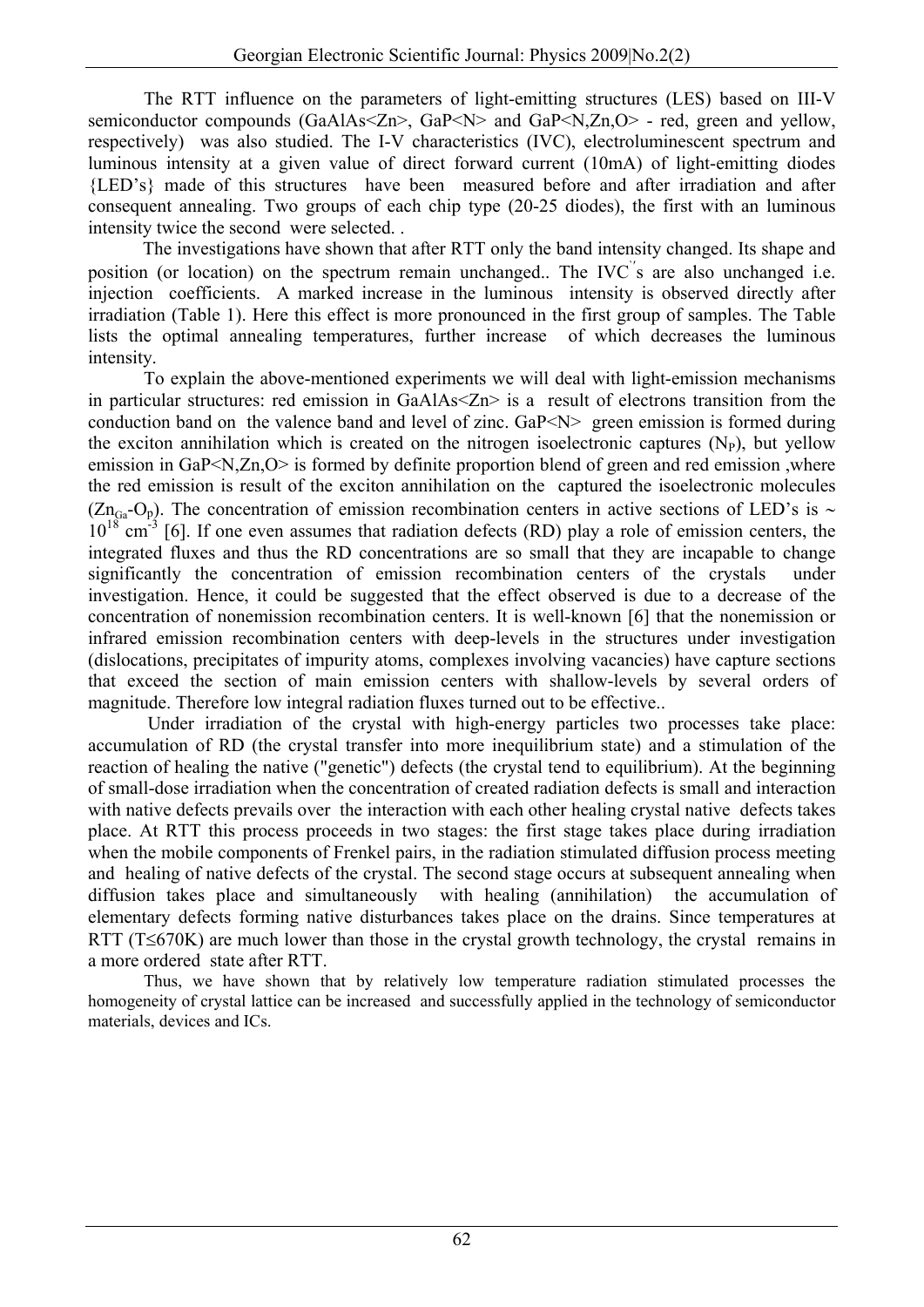| Crystal                      | $I_0$ , mcd | $\Phi, \text{cm}^2$ | $\Delta I_{\Phi}/I_0,\!\%$ | T,K | $\Delta I_T/I_0$ , % |
|------------------------------|-------------|---------------------|----------------------------|-----|----------------------|
| type                         |             |                     |                            |     |                      |
| GaAlAs $\leq$ Zn>            | 0,6         | $4.10^{12}$         | 43                         | 420 | 30                   |
|                              | 0,7         | $8.10^{12}$         | 15                         | 520 | 55                   |
| (RED)                        | 1,2         | $4.10^{12}$         | 12                         | 520 | 37                   |
|                              | 1,3         | $1.10^{13}$         | $-10$                      | 420 | $\overline{0}$       |
| GaP< N>                      | 0,15        | $4.10^{12}$         | 50                         | 420 | 70                   |
|                              | 0,15        | $1.10^{13}$         | 15                         | 420 | 7                    |
| (GREEN)                      | 0,30        | $4.10^{12}$         | 10                         | 420 | 33                   |
|                              | 0,30        | $8.10^{13}$         | $-30$                      | 420 | $-20$                |
| GaP $\langle N,Zn,O \rangle$ | 0,15        | $4.10^{12}$         | 42                         | 420 | 65                   |
|                              | 0,15        | $1.10^{13}$         | 20                         | 420 | $\boldsymbol{0}$     |
| (YELLOW)                     | 0,30        | $4.10^{12}$         | 10                         | 420 | 35                   |
|                              | 0,30        | $8.10^{13}$         | $-25$                      | 420 | $-20$                |

Table 1. The results of the investigation of the RTT effect on LED's  $I_0, I_0, I_T$  are LED emission intensities before irradiation, after irradiation and after annealing, respectively.



a) b) Fig 1. A view of the surface area of epitaxial GaAs before (a) and after (b) radiation-thermal treatment (scale:1cm -100μm)